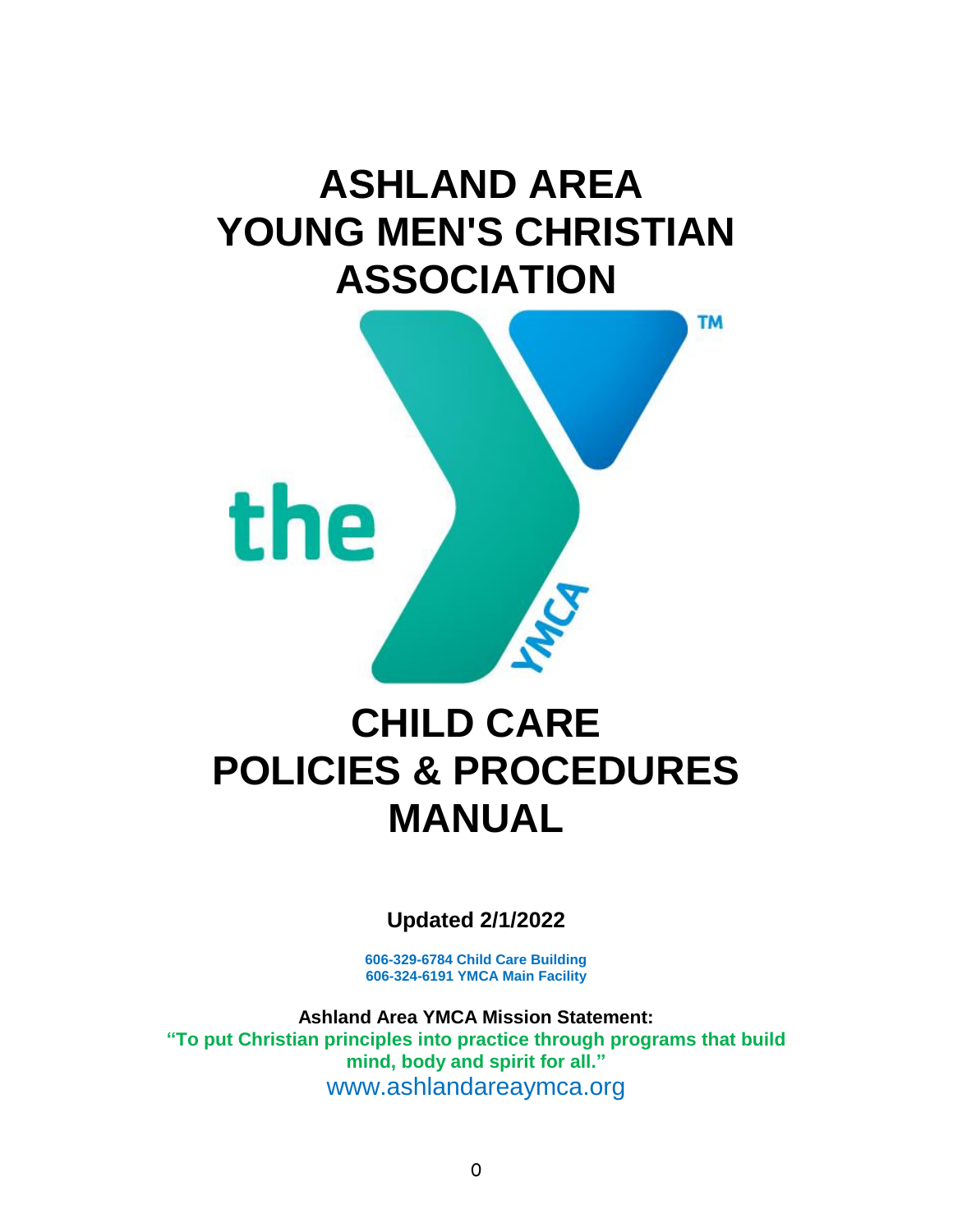# **FOR YOUTH DEVELOPMENT FOR HEALTHY LIVING FOR SOCIAL RESPONSIBILITY**

#### **Letter from the YMCA CEO**

On behalf of the entire staff of the Ashland Area YMCA Child Care, I would like to welcome you and your child to our facility and to thank you for putting your trust in us. Here at the Y, one of our many mission based goals is to help build strong kids, strong families, and strong communities. What better place to start than in the early years? We promise to be honest and responsible while providing a loving, caring, and respectful environment for your child to learn and grow in. Our staff is trained and dedicated to the enrichment of each child. Each classroom is designed to meet the needs of that specific age group. Age appropriate curriculum is taught throughout the year. Our staff are excited and prepared to meet your child and to begin a nurturing relationship of learning and growth. Thank you again for choosing the Ashland Area YMCA for your child care needs.

Sincerely, Scott Campbell, CEO

#### **YMCA Child Care Mgmt.:**

Jennifer Layne Child Care Director [jlayne@ashlandareaymca.org](mailto:jlayne@ashlandareaymca.org)

Alma Yoakem, Child Care Supervisor [ayoakem@ashlandareaymca.org](mailto:ayoakem@ashlandareaymca.org)

Tuni Khounlavong Child Care Supervisor



In accordance with Federal law and U.S. Department of Agriculture Policy, this institution is prohibited from discrimination on the basis of race, color, national origin, sex, age or disability (Not all prohibited bases apply to all programs).

To file a complaint of discrimination, Write USDA, Director, Office of Civil Rights Room 326-W Whitten Building 1400 Independence Avenue, SW. Washington, DC20250-9410 Call (202) 720-5964 (voice and TDD) USDA is an equal Opportunity provider and employer.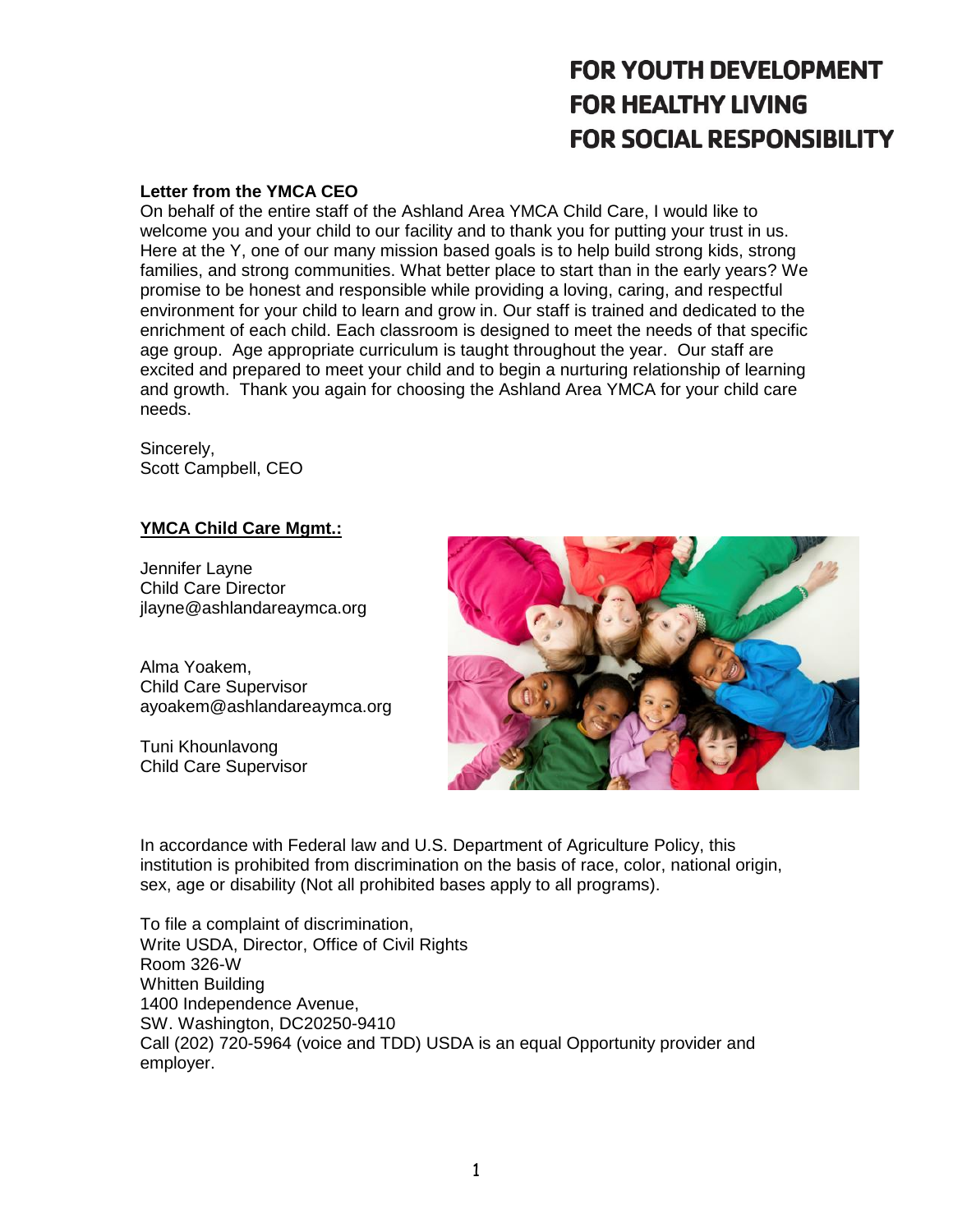#### **Hours of Operation:**

7:00AM until 5:30PM Monday through Friday

\*All children must be in attendance by 9AM each day. No children will be allowed to enter after 9AM unless they have a doctor's excuse.

#### **Enrollment**

The following forms must be completed and returned prior to the first day of attendance in accordance with state regulations:

- $\bullet$ 
	- CACFP Food Program Enrollment Form
- Current Kentucky Sate Immunization Record\*
- Emergency Information Card
- **•** Enrollment Application
- Activity and Emergency Consent Form
- Policies and Procedures Manual Receipt

We need to know any allergies or special dietary needs your child may have. If your child has a special dietary need, we will also need a letter from the child's physician to keep on file.

\*If your child is from out of state, you can have immunization records transferred over at the Boyd County Health Department.

As parents, it is your responsibility to maintain current updated health records. It is in the best interest of your child to notify the Center of any changes in health statements. If health records are not complete at the time of enrollment or within thirty (30) days after enrollment, your child may be removed from the Center.

#### **Tuition Agreement and Schedule Policies**

The Ashland Area YMCA Child Care Center operates as a FULL-TIME enrollment facility. Students are registered for and charged for 5 days per week whether they attend or not. Each new week is charged on Monday and will need to be paid by Friday of the same week.

If you are a state subsidy recipient, your child may only miss 5 days per month. This is in accordance with your subsidy contract; after 5 days absent, you will be responsible for paying the full amount for the rest of the days your child misses in the month. This is in addition to any co-pays

- It is understood that you will be charged a late pick-up fee of  $$2.00$  per minute per child after 5:30PM. If you do not pick up your child by 6:30PM authorities will be called. Fee must be paid before child can return.
- It is understood there are no refunds or roll over for days missed. Each child will be permitted 5 missed days per each year (Jan 1 – Dec 31). The 5 days can be used for illness or vacation. You will be charged for all other days we are in operation.
- It is understood that any child enrolled in the program who fails to attend for any amount of time past 5 days without notifying the Center's Director will relinquish their enrollment to the next child on our waiting list.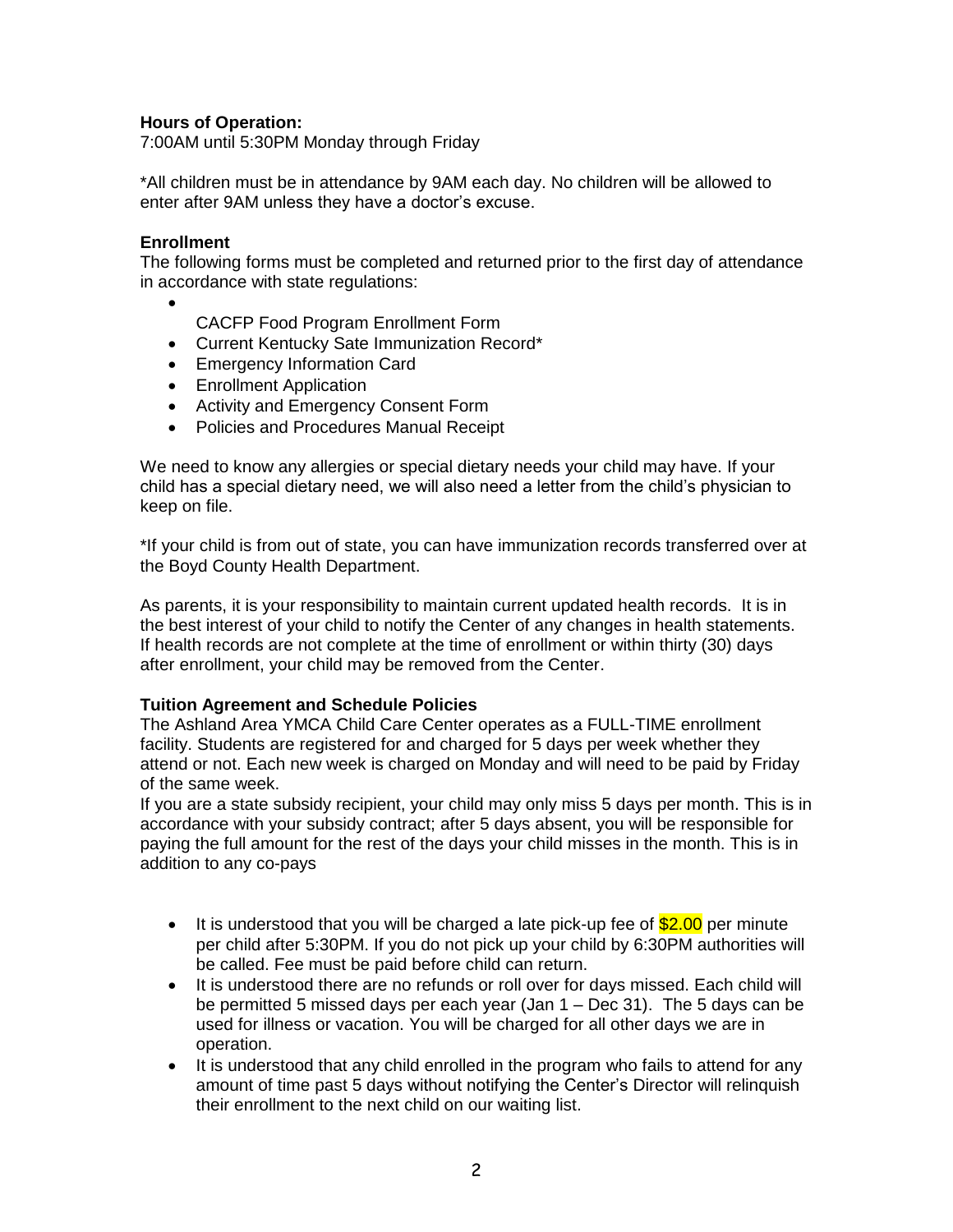#### **Toddler Program**

Our toddler rooms are 12 to 36 months The staff/child ratios in these rooms are as follows: 1:6 for the 1 year olds and 1:10 for the twos.

The caregivers in these rooms possess specialized training and experience in age appropriate care. The lesson plans are made flexible to cater to individual learning needs and are developmentally appropriate to stimulate the growth of each child. The staff will work with each child and their parents to insure good communication between the home and our center.

Daily Needs: **Diapers Wipes** 2-3 Changes of Clothing Crib Sheet and Blanket for Naptime (we provide the cot or mat) Cup or Water Bottle **Lunch** 

#### Please label all of your child's belongings.

Any unlabeled item brought to the Center will be labeled with a permanent marker.

#### **Pre-School Program**

Our Pre-School Rooms are 3-5 years The staff/child ratios in these rooms are as follows: 1:10 for the 3's and 4's and 1:11 for the five's.

We believe that children learn through play. Children play to learn, to grow and to experience the world around them. With this in mind, our goal is to equip and arrange our pre-school rooms to provide optimum self-exploration and hands-on learning. Lesson Plans are made to meet the needs of the group and the individual child. Concept introductions and lessons to be covered will be posted in the classrooms each Monday morning. These will provide parents with insight in their child's daily activities and learning. Parental involvement is welcome and encouraged. If you would like to contribute talents, time or materials, please let us know!

Daily Needs: Pullups or Underwear Wipes 2-3 Changes of Clothing Crib Sheet and Blanket for Naptime (we provide the cot or mat) Water Bottle Lunch

#### Please label all of your child's belongings.

Any unlabeled item brought to the Center will be labeled with a permanent marker.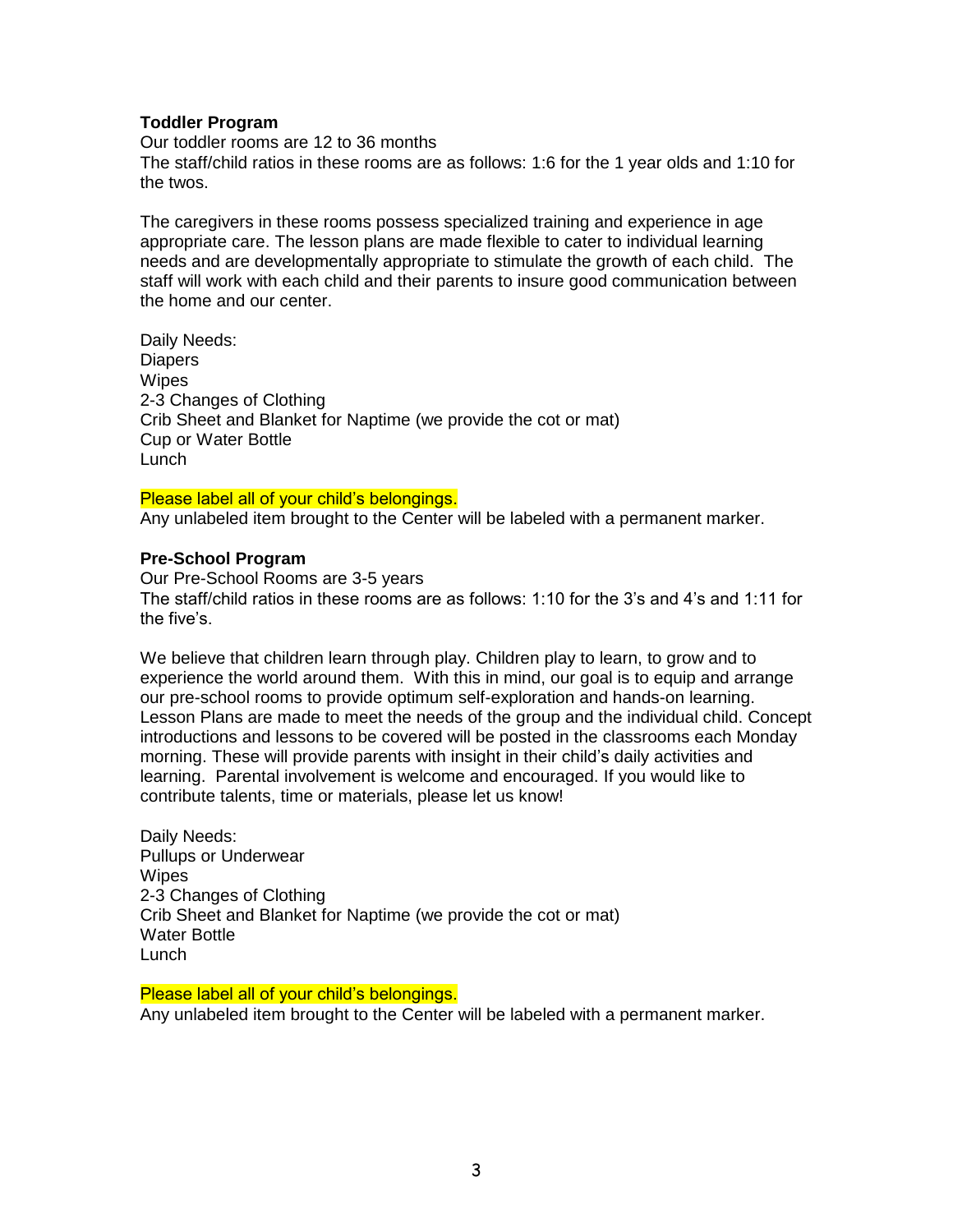#### **Meals and Snacks**

Nutritious breakfast and snack are prepared on site, which meet the guidelines of the Department of Education Food Program.

**Lunch is provided by the parent or guardian and must include: milk, protein, (2) vegetables or (1) veggie & (1) fruit and a whole grain item.**

The breakfast and snack service at the Center is intended to promote the development of good food habits and the furtherance of nutrition education through a well-balanced diet, including a wide variety of foods.

\*Please do NOT send candy or pop in your child's lunch.

Please notify us if your child has any allergies (especially food allergies).

#### **USDA CACFP Nondiscrimination Statement**

**In accordance with Federal civil rights law and U.S. Department of Agriculture (USDA) civil rights regulations and policies, the USDA, its Agencies, offices, and employees, and institutions participating in or administrating USDA programs are prohibited from discriminating based on race, color, national origin, sex, disability, age, or reprisal or retaliation for prior civil rights activity in any program or activity conducted or funded by USDA.**

**Persons with disabilities who require alternative means of communication for program information (e.g. Braille, large print, audiotape, American Sign Language, etc.), should contact the Agency (State or local) where they applied for benefits. Individuals who are deaf, hard of hearing or have speech disabilities may contact USDA through the Federal Relay Service at (800)877-8339. Additionally, program information may be made available in languages other than English.** 

**To file a program complaint of discrimination, complete the USDA Program Discrimination Complaint Form, (AD-3027) found online at: http:www.ascr.usda.gov/complaint\_filing\_cust.html , and at any USDA office, or write a letter addressed to USDA and provide in the letter all of the information requested in the form. To request a copy of the complaint form, call (866)632- 9992. Submit your completed form or letter to USDA by:**

- **(1.) mail: U.S. Department of Agriculture Office of the Assistant Secretary for Civil Rights 1400 Independence Avenue, SW Washington, D.C. 20250-9410**
- **(2.) fax: (202)690-7442; or**
- **(3.) email: [program.intake@usda.gov.](mailto:program.intake@usda.gov)**

**This institution is an equal opportunity provider.**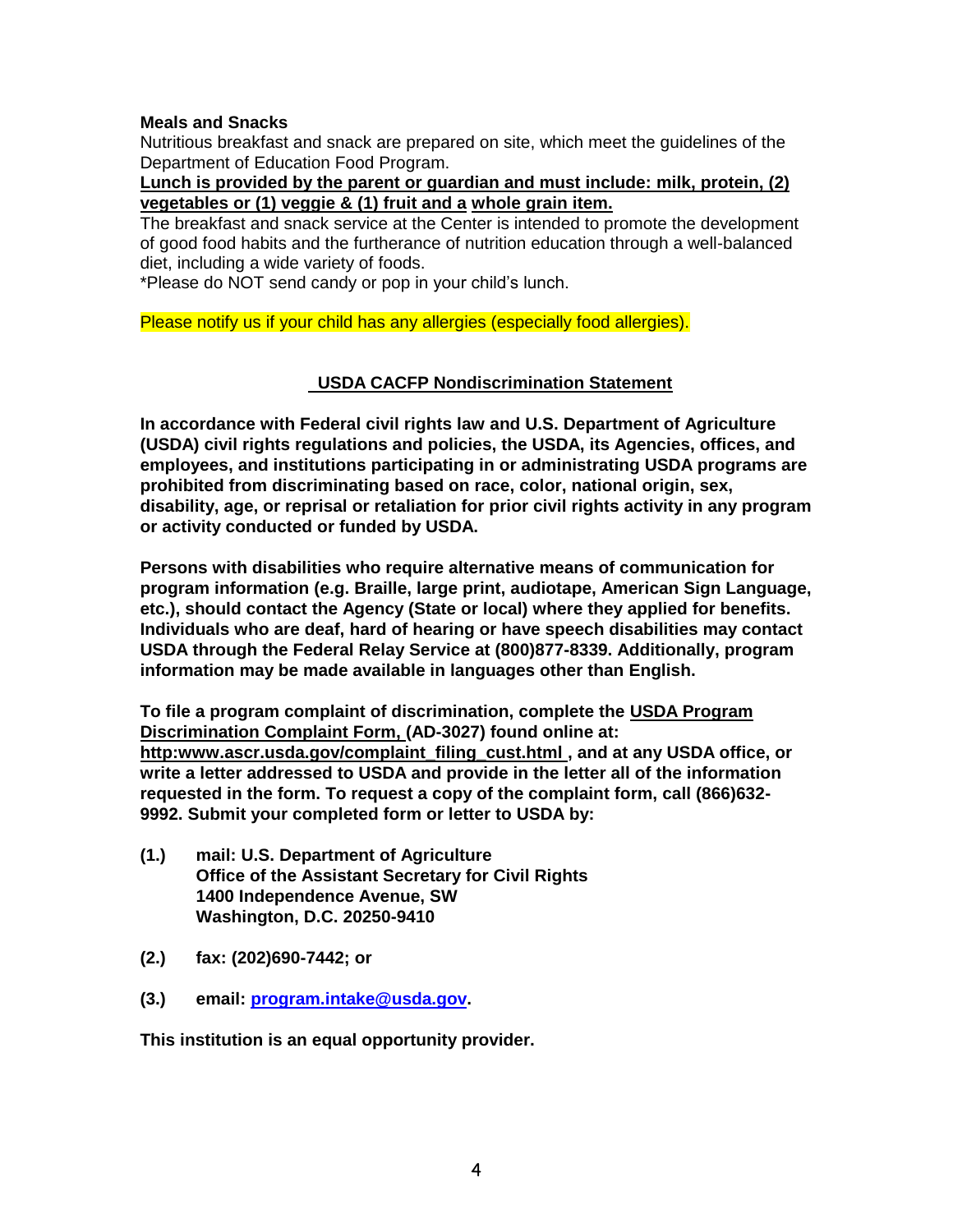#### **Meals and Snacks (Cont.)**

Although you are required to provide a lunch for your child we do understand that life happens and sometimes lunches are forgotten. We cannot carry the costs of feeding so many children so often so if we have to provide a lunch for your child we will charge \$5 per each time we need to feed them.

#### **Rest Time**

In accordance with state regulations, all children must have rest time. The children are not required to sleep during this time but will need to lay/sit quietly on their mat/cot. Soft music and dimmed lights will help to encourage rest. Each child is provided with a cot or mat. Please bring a blanket and crib sheet on Monday. You may also bring a pillow if your child prefers. These items need to be taken home each Friday to be washed.

#### **Potty Training**

Potty training is an important part of the child's growing independence, self-awareness and physical development. Potty training can only occur when there are definite signs of interest and developmental ability. Potty training must be a cooperative and consistent effort between home and the Center to provide maximum understanding and success for your child.

The Center will adhere to the following guidelines in potty training:

- Parents must give consent to begin the potty training process.
- Children who are in the beginning stages of potty training will be taken to the restroom often. This time interval will gradually be lengthened as success increases.
- During the potty training process, we expect accidents to happen. Extra clothing needs to be sent to minimize interruption of your work/school day. We will send all soiled clothing home in bags daily.
- All children need to be completely potty trained before 4 years of age or they will be removed from the facility.

#### **Swim Lessons \*(Due to Covid, we are currently not offering swim lessons)**

YMCA Child Care prides itself as the only Child Care Center in our area to provide swim lessons to children in our program that are 3 years and older. The child must be completely potty trained to begin and continue swim lessons. If child has a non-naptime accident, they will miss swim until they are accident free for three consecutive days. Swim Lessons are offered Monday-Thursday mornings.

Your child will need a swim suit and towel. These items can be brought on Monday and need to be taken home on Fridays to be washed.

#### **Health and Wellness**

#### **Illness**

Each child must have a current Immunization Record with the Commonwealth of KY printed on the document and signed by a physician on file at the Center.

If your child is from out of state, you can have immunization records transferred over at the Boyd County Health Department.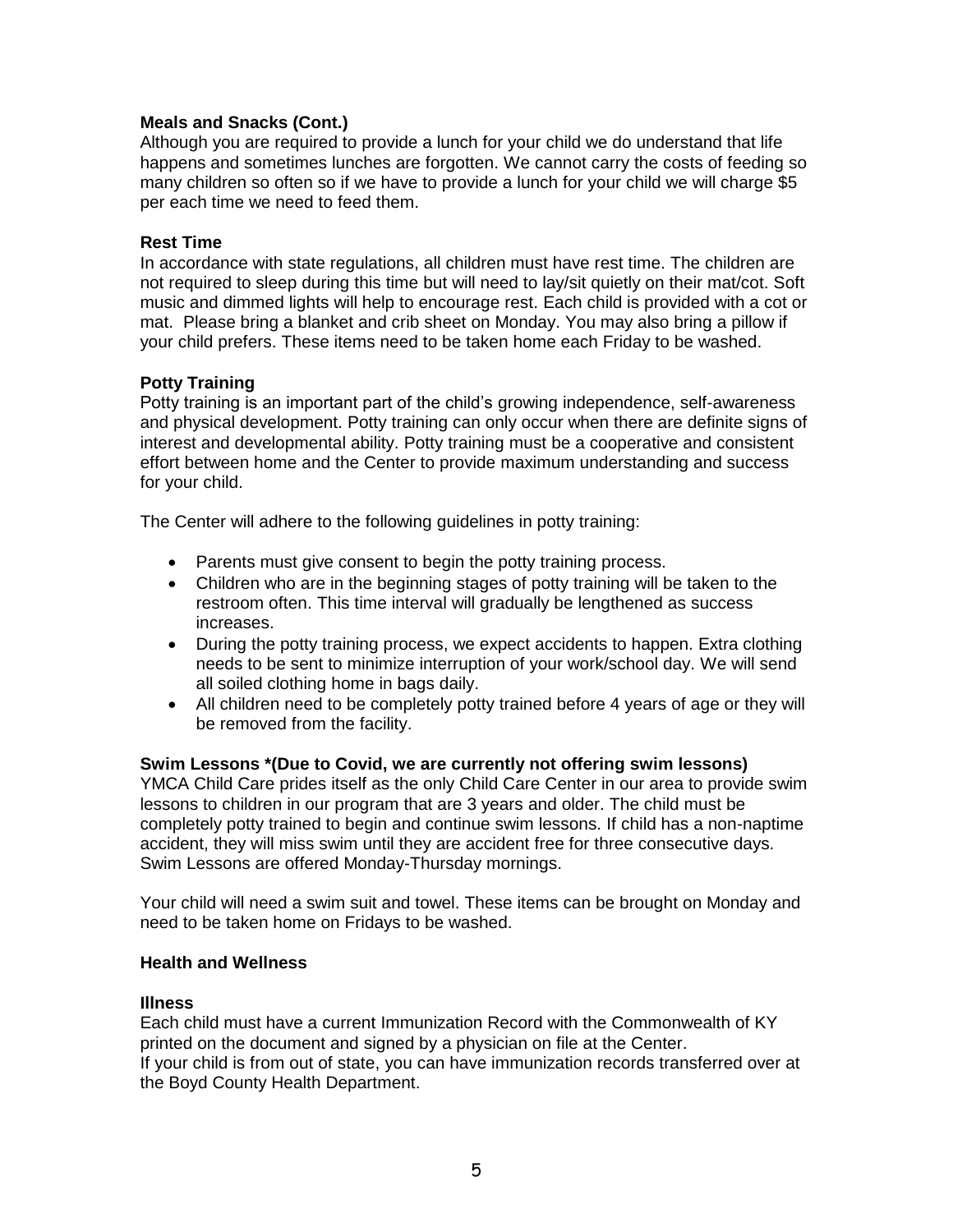#### **Illness Policy**

The YMCA Child Care promotes the protection of well children by preventing illness whenever possible through proper cleaning techniques as well as teaching healthy habits such as handwashing. We encourage an understanding of good nutrition, exercise and proper rest for the development of healthy bodies.

#### **What happens if your child gets sick while at the Center?**

When the presence of the child poses a risk of spreading illness to other children, we will remove the child from the classroom and keep them comfortable. The child will remain with a staff person, until the parent/guardian can be notified and the child is picked up. Typically the child will remain in the Child Care Office. If the child is distraught the classroom teacher may stay with the child as long as classroom ratios can be met. It is important that the parent/guardian respond in a timely manner (one hour or less) in picking up their child.

This helps to ensure the sick child gets immediate care and to cut down the spread of infection to other children and staff.

The following guidelines serve as a framework of specific symptoms for which the child will be evaluated for temporary exclusion:

**Fever** - If child has an underarm temperature reading of 100.4° F actual or higher they will be sent home.

All children must be fever free without the use of medication for 24 hours before returning to Center.

**No Fever** - If an underarm temperature is taken and reading is less than 100.4° F we will continue to monitor the child. If child is not able to actively participate in daily routines or they are exhibiting unusual behavior or appearance, they may still be sent home.

Other physical or behavioral symptoms where the child will be considered for exclusion from the Center may include but are not limited to:

- **Vomiting**
- **Diarrhea -** Three loose bowel movements in an hour.
- **Unidentified Rash –** If a child is sent home with an unidentified skin condition, the child may not return without a physician's note indicating that there is no danger of contamination to other children.
- **Upper Respiratory Complications/ Breathing Difficulties. –** If a child is required to take breathing treatments while at the center, a physician's note will be required stating the reason for the treatments and a date range that states how long treatments are to be given. (Revised 9/9/2021 per Scott Campbell, Executive Director)
- **Unexplained Change in Behavior and/or Appearance**
- **Discharge from Eyes or Ears**
- **Lethargy**

If your child has been sent home, or onset of symptoms occurred at home, it is important that your child not be returned to the facility until child has been symptom free for at least 24 hours. A doctor's note indicating child's wellness may be required to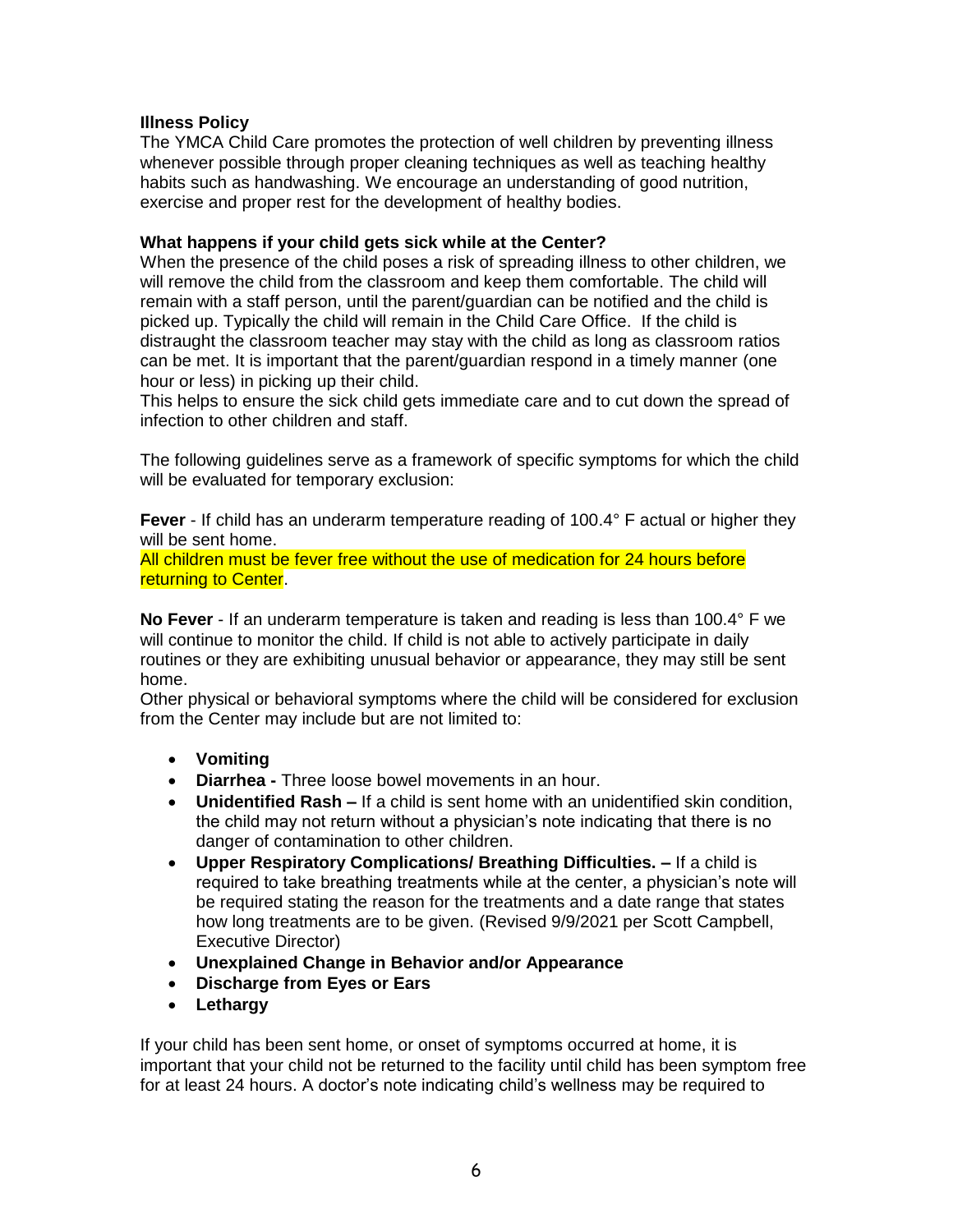#### **Illness (Cont.)**

return. Children may not be brought to the Center within 24 hours of being prescribed an antibiotic.

In the event of a life threatening emergency 911 will be called and child will be transported to nearest hospital.

Children will be checked routinely throughout the year for Pediculosis (head lice). All children found to have Pediculosis will be sent home. Children will not be readmitted to the Center until fully treated and a release is obtained from the local health department or private physician.

#### **Medication**

No over the counter medication will be given to a child unless accompanied by a doctor's note.

All medication including breathing treatments and epi-pens will be administered by the center with written permission. The Center shall keep a written record of the administration of each medication, including time, date, amount and full name of the staff member administering the medication. Medication shall be in the original bottle and properly labeled. At no time will medication be given to a child if the expiration date on the bottle has passed. Medication consent forms can be obtained at the Child Care Office.

#### **Infectious Disease Control Guidelines**

The center will follow the Boyd County Health Department and The Kentucky Cabinet for Health and Family guidelines concerning infectious or communicable diseases. This includes but is not limited to reporting cases of RSV, Hand, Foot and Mouth, Flu and Covid.

#### **Infectious Disease Practices:**

Cleanliness and the exclusion of children with infectious conditions are essential to the well being of those attending the Ashland Area YMCA Child Care Center.

- 1. Contagion Check A daily health screen which determines presence of fever greater than 100.4, diarrhea, vomiting, rash, open draining sore or spot, or known exposure to an infectious illness. If any of these are found, child will be isolated and parents will be notified to pick up child within one hour of notification. Children will not be permitted to attend the Center until such symptoms have subsided.
- 2. Parents will be made aware not to bring their child to the Ashland Area YMCA Child Care Center with any of the above-mentioned symptoms upon enrollment of their child in the program.
- 3. All enrolled children must have current copy of Immunization Record with the Commonwealth of KY printed on the document.

#### **Prevention of Infectious Disease:**

In addition to adherence to contagion check and guidelines listed above we will inform parents if their child has had any possible exposure to infectious conditions at the Center. Likewise, if parents or enrolled child have been exposed to any potentially infectious diseases, they should inform the Center Director.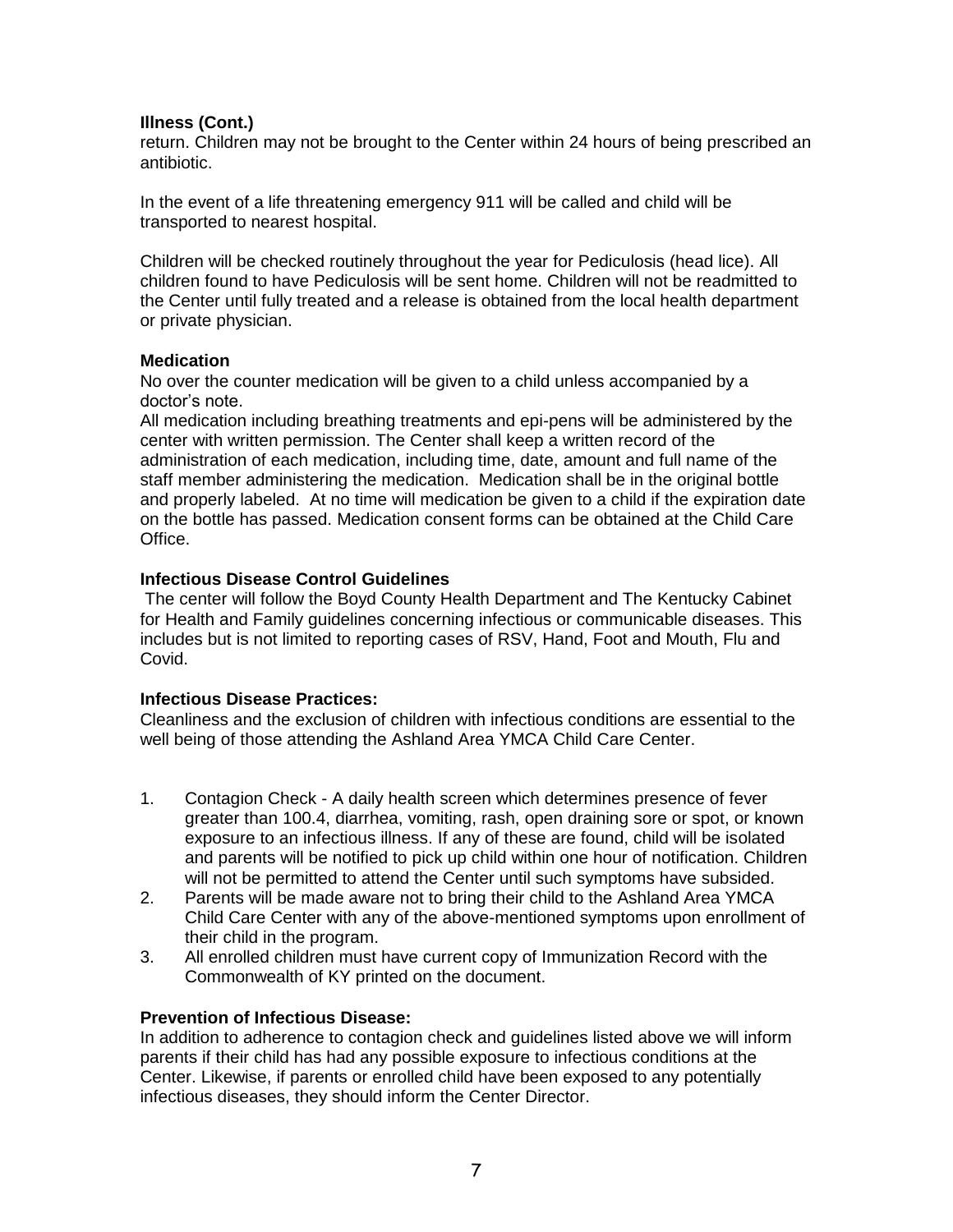#### **Personnel**:

All persons working in the Ashland Area YMCA Child Care Center will adhere to employee health guidelines.

#### **Handwashing**

- 1. Upon Arrival
- 2. After Toileting or Diaper Changes
- 3. Upon Returning from Outside
- 4. After Contact with Bodily fluids
- 5. After Handling Pets
- 6. Before Serving Food (Gloves and hats will also be worn while serving food.)
- 7. Before and After Eating
- 8. When Visibly Soiled
- 9. Before Leaving the Facility

#### **Care of the Physical Environment:**

- 1. Lead Teachers are responsible for labeling any child's items the parents have failed to label.
- 2. All soiled linens and clothing should be bagged and tied and must be sent home that day or laundered here.
- 2. All bedding will be sent home at the end of the week to be washed.
- 3. All high chairs and trays will be cleaned with a disinfectant between uses.
- 4. Daily cleaning of the floors with disinfectant detergents.
- 5. Counters, work surfaces, etc., will be cleaned and sanitized during routine use.
- 6. Special attention will be given to toys, books, etc. in the infant and toddler rooms. All rooms have "yuck" buckets for immediate cleaning for all mouthed toys.

#### **Housekeeping:**

- 1. The center will be cleaned by Housekeeping on a daily basis.
- 2. A thorough cleaning will be done on a preventative maintenance schedule. Center will also be cleaned on an as needed basis including shampooing of carpets, rugs and buffing/waxing of floors.
- 3. We will close Center on Friday in August for shutdown (cleaning and painting whole facility).
- 4. An exterminator will inspect and spray monthly.

#### **Disaster Plans**

In the event of a disaster, the center will retain responsibility of all children on the premises until they are released to a parent, guardian, or other designated person. In such instances that call for transportation to an official evacuation center, staff will remain with the children until all have been reunited with their families. Our official emergency evacuation building is the Paul G. Blazer High School.

Law requires that all Center employees remain on the premises and assume tasks assigned by the person or persons in charge. Staff may not leave the premises until the same person(s) gives them official permission to do so. Disaster Plans for fires, tornadoes, earthquakes and lockdowns are posted in the classrooms.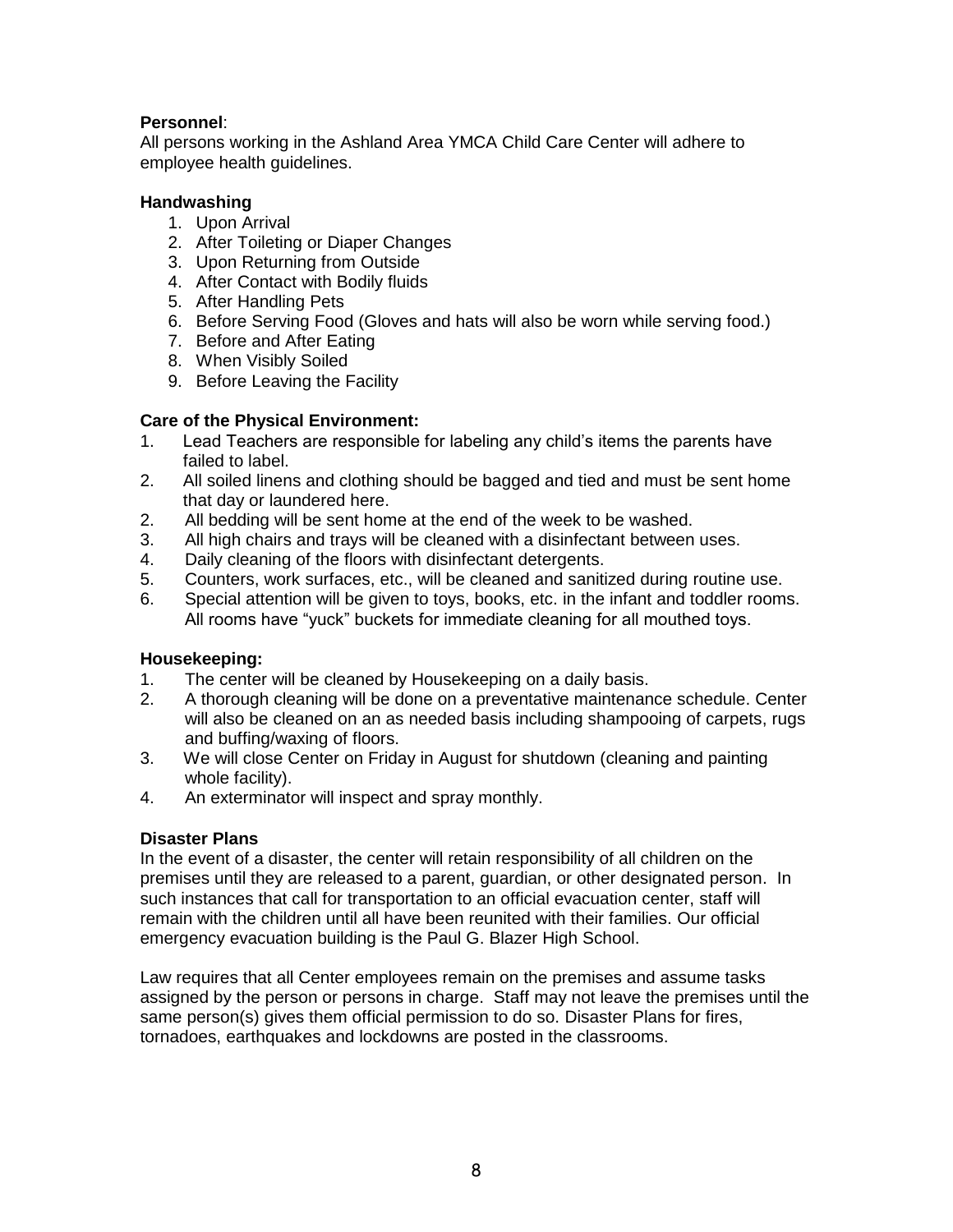#### **Injury**

Injuries are a normal part of children growing and learning to use their bodies. Sometimes accidents just happen. If your child is injured while at Child Care we will let you know.

If injury is mild in nature, small scrapes/cuts, small bumps/bruises and can be covered by a regular band-aid we will let you know at the end of the day. An accident form will be filled out to, which parent/guardian must sign upon pickup. Accident forms are then put in child's file.

If injury is more serious in nature, we will contact you at the time of the incident. If injury is severe or life threatening we will follow emergency guidelines. We will call 911 and then you. If transport to a hospital is required, we will stay with child until a parent/guardian can arrive and take charge.

#### **Behavior Policies**

#### **Discipline**

Please understand that there will be times when your child must be disciplined. We will, at no time, practice any form of corporal punishment (spanking, smacking, etc.). This goes against all that we believe. Our only form of discipline will be use of the "time out" chair.

If a child engages in disruptive behavior; first, we will try redirection, then if the same behavior continues they will be placed in "time-out". The child will be placed in "time-out" for every minute of their age. For example, if the child is 3 years old that child will be placed in "time out" for 3 minutes. Removal from activities for the specified period of time can help discourage the undesirable behavior. If problems become extreme, it may be necessary to consult with you concerning possible causes and solutions.

The Ashland Area YMCA Child Care Center follows a "Three Strike Rule". Strike one would be if a child's behavior is extreme and we are unable to keep him/her from harming himself/herself, the other children or staff. We will call you and have you come and pick up your child within the hour. This system will continue two more times and then we will have to remove them from the center. We are willing to work with parents as a team and try different ideas. Every child and situation is different. Please understand this is for extreme behavior.

We reserve the right to decide whether the child shall remain in the program if he/she fails to adjust within a reasonable amount of time.

Cooperation and mutual understanding among parents and instructors is vital. Please feel comfortable informing us of any problems or concerns that might arise.

The Director reserves the right to remove any child from the center for any reason at any time.

#### **Biting**

Biting is a typical, yet frustrating, problem for the parents of young children. We understand that toddlers bite for many different reasons. We will work parents and try different ideas to keep toddlers from biting.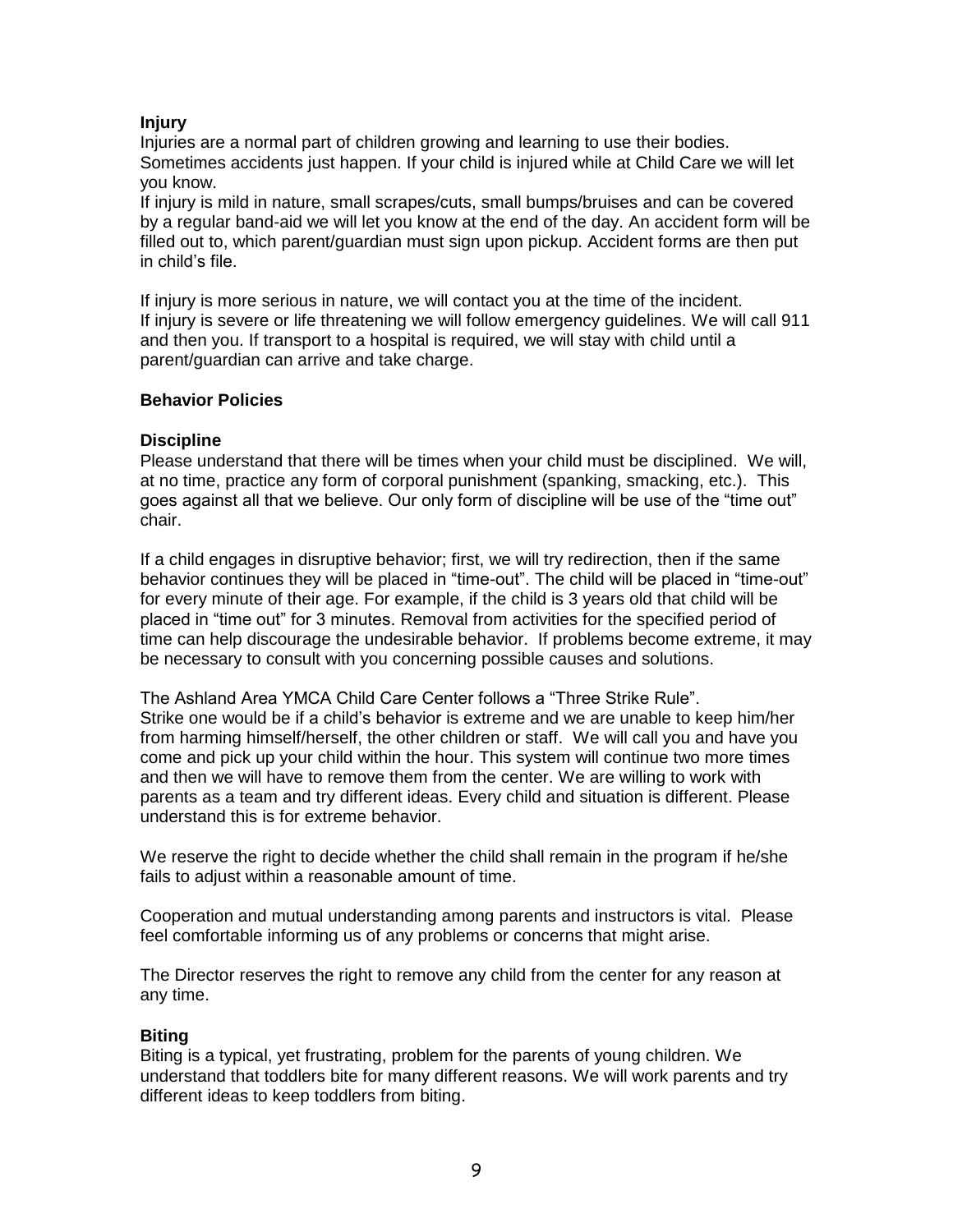When biting is concerned we will try to adhere to the three strike rule. If bites are severe we reserve the right to remove the child at any time.

#### **Birthdays and Holidays**

Birthdays are a very important milestone in your child's development. We enjoy acknowledging and being a part of your family's celebration of this important day. You may bring a treat for your child to share with his/her classmates. Parents are invited to attend and help with the celebration.

#### **Holidays Hours**

Our center will be closed in observance of some holidays. You will not be charged for the following days: New Year's Day Memorial Day Independence Day One Friday in August for Shutdown Labor Day **Thanksgiving** Friday after Thanksgiving Christmas Eve Christmas Day New Year's Eve

#### **Signing In and Out**

The office staff will act as official record keepers of attendance as well as a parent communication center. Daily sign sheets are kept in the office. It is the parent's responsibility to sign in and out every day \*(currently due to Covid, our staff will sign your child in and out daily) as well as legibly signing the box at the end of your child's row each week.

#### **Drop-Off and Pick-Up**

Our primary concern is the health and safety of the children who attend the Ashland Area YMCA Child Care Center; because of this, we will not release a child to anyone who may be under the influence of drugs or alcohol. In addition we expect that each child arrives and leaves in a state regulation car seat. In the event that violations should occur, we will immediately notify alternative authorized persons as listed by parents/guardians on the emergency notification card. If a change is not made we will notify authorities.

Parents are required to come into the building and inform a teacher or the Director when either dropping off or picking up a child. \*(Currently, due to Covid, we are not allowing parents into the facility. We will come out of the building and get child from parent as well as bring children out to parents for pickup).

#### **Confidentiality**

All records concerning children and their families will be kept in filing cabinets in the office. Only administrative staff will have access to these files. Emergency release information will be instantly accessible to any staff person and will be placed in an area that is conducive to instant access. Children's files will not leave the office, except when signed out by authorized staff for a specific purpose. Records will not be removed from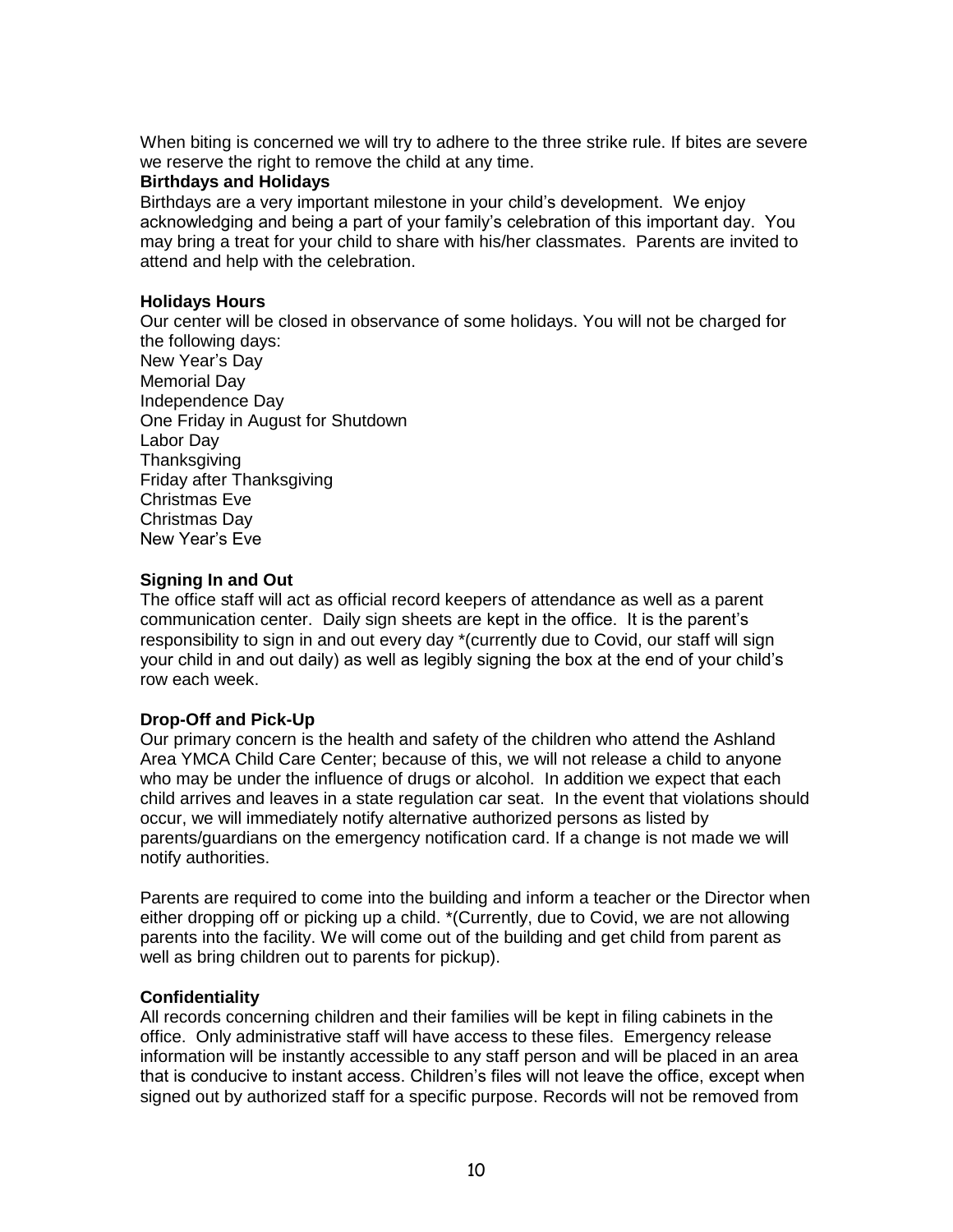the premises unless needed for a court case. In instances such as this, a subpoena must precede the removal of any records. No information concerning a child will be

#### **Confidentiality (Cont.)**

given to other parties without the expressed written consent of the child's parents or legal guardians.

Personal information about families (i.e. newly separated or divorced, arrests, serious illnesses, job losses, etc.) will be divulged to other staff only to the extent to which they need to know to support the child. Those who seldom have contact with the child may not need to know family details. Discretion will be highly recommended.

#### **Child Abuse and Neglect**

When a child is endangered, either in areas of health, abuse or neglect, staff is legally obligated to report suspicions to the proper authorities.

All staff has taken orientation on this subject. YMCA also requires an additional Sexual Awareness Training that covers recognizing and reporting all types of abuse. Completion certificates are in employee files in Executive Director's office.

#### **Photographing and Taping**

Occasionally, photographs or video recordings of classroom activities for the purpose of language development play-acting and other curriculum experiences will occur in your child's classroom. Photographs and videos of our students may be used in advertisement or for educational purposes. Please inform Facility Director if you wish for your child to not be included in photos or videos.

#### **Children's Possessions**

The Center is equipped with games, toys, crafts and books to stimulate children. It is not necessary to bring toys, candy or money into the center. Although each child is provided with a place for his/her possessions, items can be misplaced. In order to avoid confusion and disappointment for your child, please do not send any unnecessary items.

#### **Parent Involvement**

Because we are privileged to play such an important role in the lives of the children we service, we are dedicated to meeting the needs of the family unit. It is our goal to create a partnership between the Center and home to provide the child with security, stability, and love.

#### **Visiting the Center**

Parents are encouraged to come to the Center to share areas of expertise or help with special projects. Children and teachers benefit enormously from extra help. Special arrangements can also be made to come and share lunch with children.

#### **Meetings**

Opportunities for parent gatherings will be made throughout the year to help orient and educate parents and teachers. These meetings provide excellent opportunities for parents and teachers to exchange information regarding children. Gatherings also offer opportunities to become acquainted with the parents of other children within each child's classroom.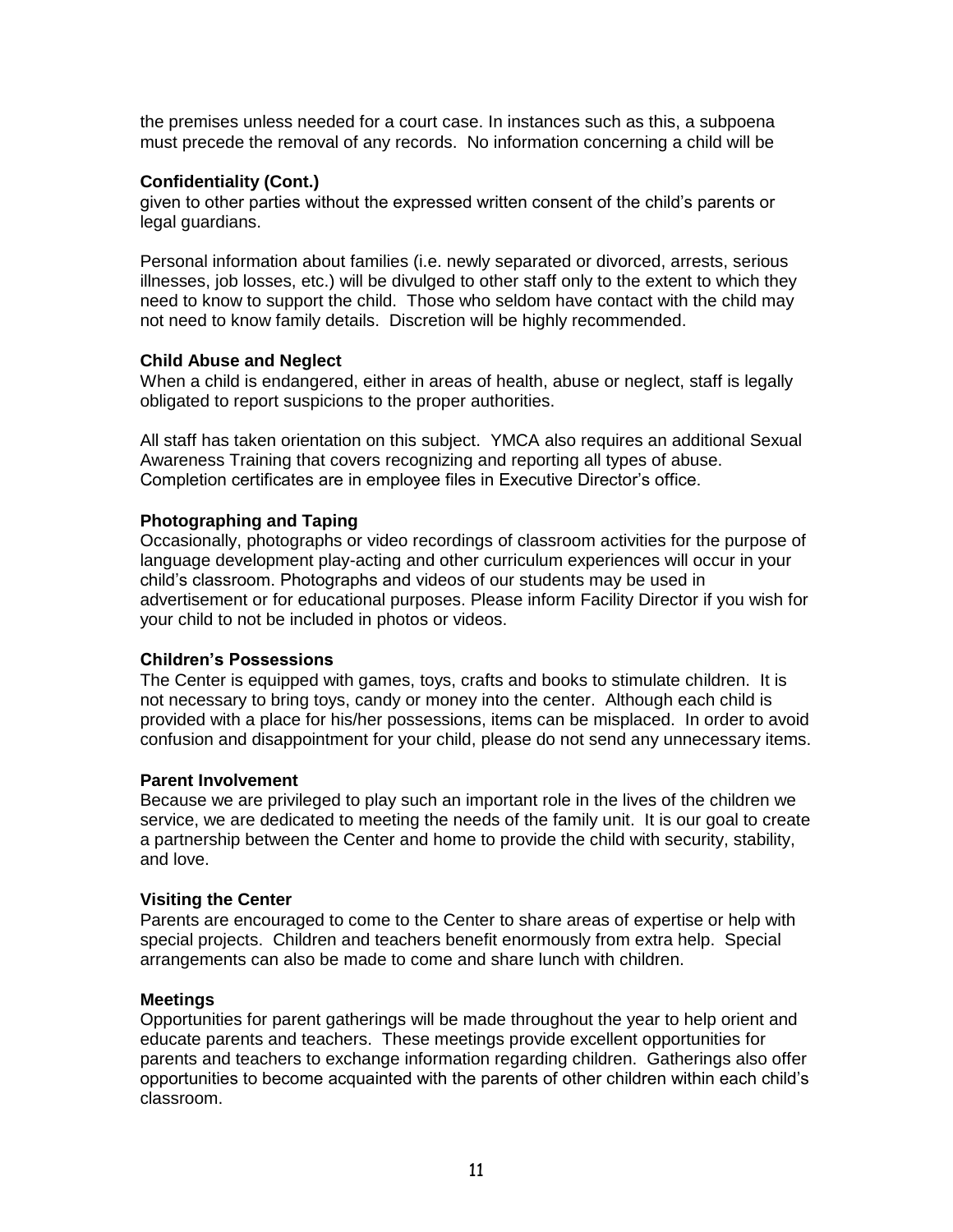#### **Conferences**

Scheduled, planned conferences or spontaneous conferences may be arranged whenever individual concerns arise. Either the parent or the teacher may request such a conference.

#### **Daily Contact**

Verbal contact between parents and teachers is the most common form of communication between the Center and the home. It is very important for parents and teachers to share the events of the child's day to prevent misunderstandings and ensure the best interest of the child - physically, socially, emotionally and mentally.

#### **Written Communication**

An ongoing program of written communication between the Center and home is especially important for parents who are unable to visit the Center. These may take the form of: newsletters and memos; informal notes from teachers; informal notes from the director; daily activity reports ands incident reports.

#### **Personnel Requirements**

The entire staff of Ashland Area YMCA Child Care Center will be required to undergo a national criminal background check including fingerprints as well as a drug test as a condition of employment. All employees will be required to be certified in infant, child, and adult CPR as well as First Aid. The childcare staff will also need to attend a six-hour new staff orientation class, Pediatric Head Trauma training, Anti-Sexual Abuse Training as well as maintain 15 hours per year training in Child Care Practices. This will consist of the following topics:

- A. Recommended Practices
- B. Health, Safety and sanitation
- C. Recognizing and Reporting Child abuse

After attending this class, the staff will implement the procedures on a daily basis.

# **Ashland Area YMCA**